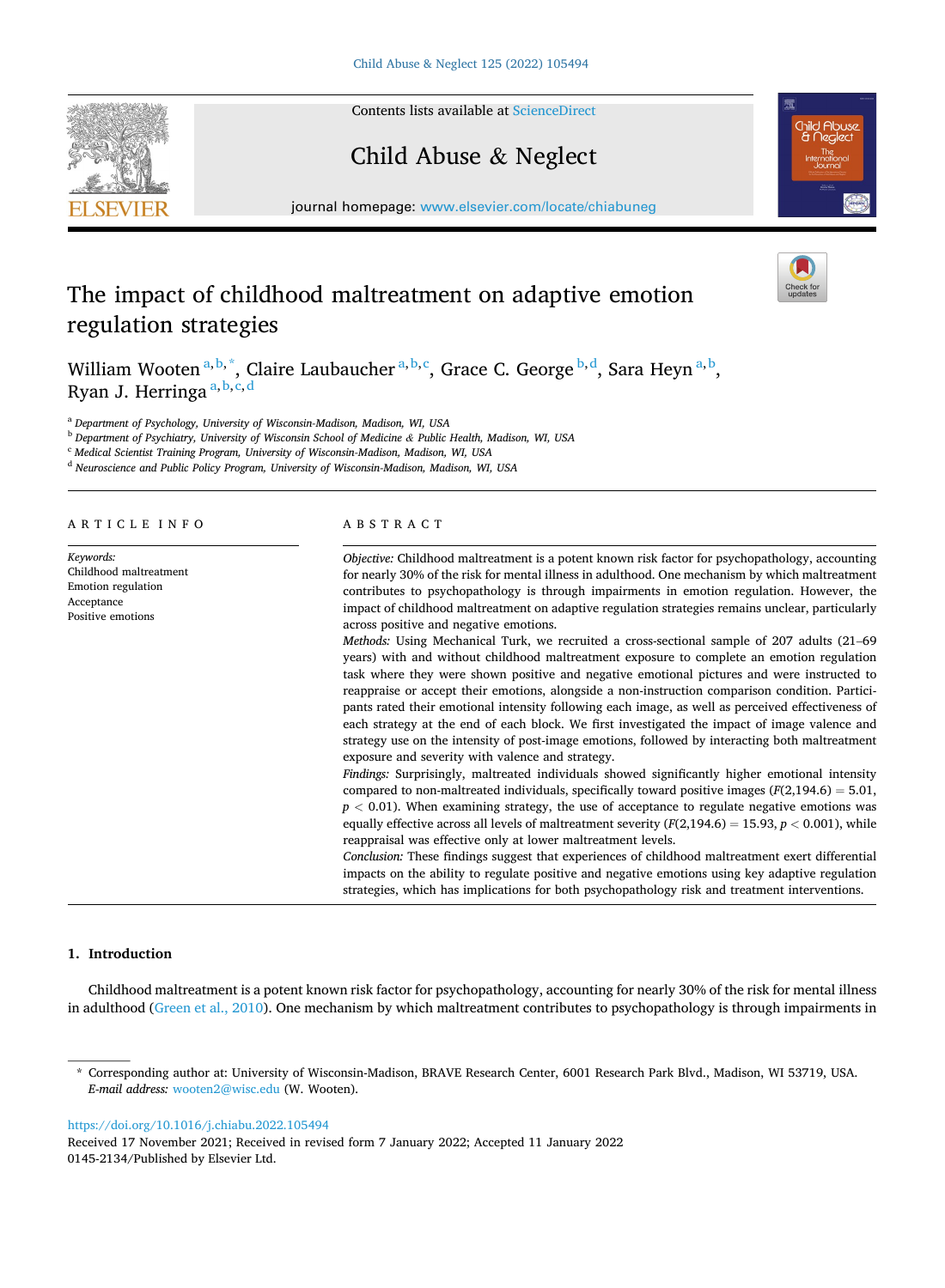<span id="page-1-0"></span>emotion regulation ([Kim-Spoon et al., 2013\)](#page-10-0), or the ability to modulate the experience of positive or negative emotions ([Gross, 1998](#page-10-0)). Maltreatment exposure during childhood has been linked to maladaptive impairments in emotion regulation throughout one's life, including utilization of fewer emotion regulation strategies, greater non-acceptance toward one's emotions, and weaker clarity of one's emotions (Gratz & [Roemer, 2004\)](#page-10-0). Furthermore, maltreatment has been associated with greater use of maladaptive strategies during adulthood including suppression and rumination, which in turn mediate general psychopathology risk ([Weissman et al., 2019](#page-11-0)). In contrast, adaptive emotion regulation strategies, such as acceptance, reappraisal, and problem solving, are associated with enhanced positive emotions, reduced reactivity to stressful and emotional stimuli, and better mental health outcomes [\(Aldao et al., 2010](#page-10-0)). However, while the relationship between maltreatment and maladaptive emotion regulation strategies has received ample study, little remains understood about how childhood maltreatment influences the use of *adaptive* emotion regulation strategies.

Further exploration of adaptive emotion regulation strategies, particularly reappraisal and acceptance, are important due to their demonstrated effectiveness within therapeutic approaches such as Cognitive Behavioral Therapy, Dialectical Behavior Therapy [\(Linehan, 1993\)](#page-10-0) and Acceptance and Commitment Therapy (ACT; [Hayes et al., 2006](#page-10-0)). Reappraisal is typically described as reinterpreting an emotional situation to create a more neutral perspective [\(Gross, 1998\)](#page-10-0). As a regulation strategy, it appears to be effective in reducing negative emotions, increasing positive emotions, and reducing physiological reactions to emotional stimuli, though it can also be used to keep positive emotions in check to avoid the development of manic symptoms ([Painter et al., 2019\)](#page-10-0). In comparison, acceptance, which stems out of Eastern philosophy, has been incorporated into therapeutic interventions such as mindful-based stress reduction ([Kabat-Zinn, 1994\)](#page-10-0). When engaging in acceptance, there is an emphasis on non-judgmental acceptance of emotions and the accompanying thoughts, feelings, and sensations [\(Aldao et al., 2010\)](#page-10-0). In the only study to directly compare these strategies in the context of positive and negative emotions, reappraisal appeared to result in a greater reduction of negative emotions and greater increases in positive emotions, but required more effort compared to acceptance [\(Troy et al., 2018\)](#page-11-0). However, the study did not have a non-instruction control condition, limiting the ability to form definitive interpretations comparing the two strategies. Furthermore, no studies have examined the impact of childhood maltreatment on the comparative use and effectiveness of these strategies. This study's inclusion of positive emotions is particularly novel, as few studies explore the specific changes that occur in positive emotionality.

The role of positive emotion regulation represents another critical knowledge gap in understanding the relationship between childhood maltreatment and psychopathology risk. Despite the importance of both positive and negative emotions, the majority of research on childhood maltreatment and psychopathology risk has focused solely on negative emotions ([Waugh, 2020\)](#page-11-0). For instance,

|                                   | Maltreated ( $N = 148$ ) | Non-maltreated $(N = 52)$ |
|-----------------------------------|--------------------------|---------------------------|
| Gender                            |                          |                           |
| Male                              | 31                       | 82                        |
| Female                            | 20                       | 65                        |
| Prefer not say                    | $\mathbf{1}$             | $\mathbf{1}$              |
| Age range                         |                          |                           |
| $18 - 29$                         | 75                       | 10                        |
| $30 - 39$                         | 54                       | 25                        |
| $40 - 49$                         | 10                       | 5                         |
| $50 - 59$                         | 4                        | 10                        |
| $60+$                             | $\mathbf{1}$             | $\overline{2}$            |
| Race                              |                          |                           |
| White                             | 74                       | 40                        |
| Black                             | 6                        | 6                         |
| American Indian or Alaskan Native | 3                        | $\bf{0}$                  |
| Latinx                            | 3                        | $\mathbf{1}$              |
| Asian or Pacific Islander         | 58                       | 3                         |
| Mixed race                        | 3                        | $\mathbf{1}$              |
| Prefer not say                    | $\mathbf{1}$             | $\mathbf{1}$              |
| Ethnicity                         |                          |                           |
| Hispanic                          | 22                       | $\overline{2}$            |
| Not Hispanic                      | 118                      | 49                        |
| Prefer not say                    | 8                        | $\mathbf{1}$              |
| Income                            |                          |                           |
| Below 20,000                      | 21                       | 3                         |
| 20,000-29,999                     | 24                       | 8                         |
| 30,001-49,999                     | 35                       | 18                        |
| 50,00-74,999                      | 27                       | 12                        |
| 75,000-99,999                     | 11                       | 6                         |
| $100,000+$                        | 15                       | 4                         |
| Prefer not say                    | 6                        | $\mathbf{1}$              |
| Mean CTQ                          | 44.76 (19-70)            | $16.09(15-20)$            |
| Average BDI                       | $42.1(22-62)$            | 25.84 (22-53)             |
| Average STAI-Trait                | 53.29 (33-75)            | 45.03 (35-57)             |

**Table 1** 

| Participant demographics and clinical characteristics. |  |  |
|--------------------------------------------------------|--|--|
|--------------------------------------------------------|--|--|

Note. Participants were categorized as maltreated-exposed if they scored above "minimal" on any one of the three abuse subscales in the Childhood Trauma Questionnaire (CTQ; physical abuse  $\geq 8$ , sexual abuse  $\geq 6$ , emotional abuse  $\geq 9$ ).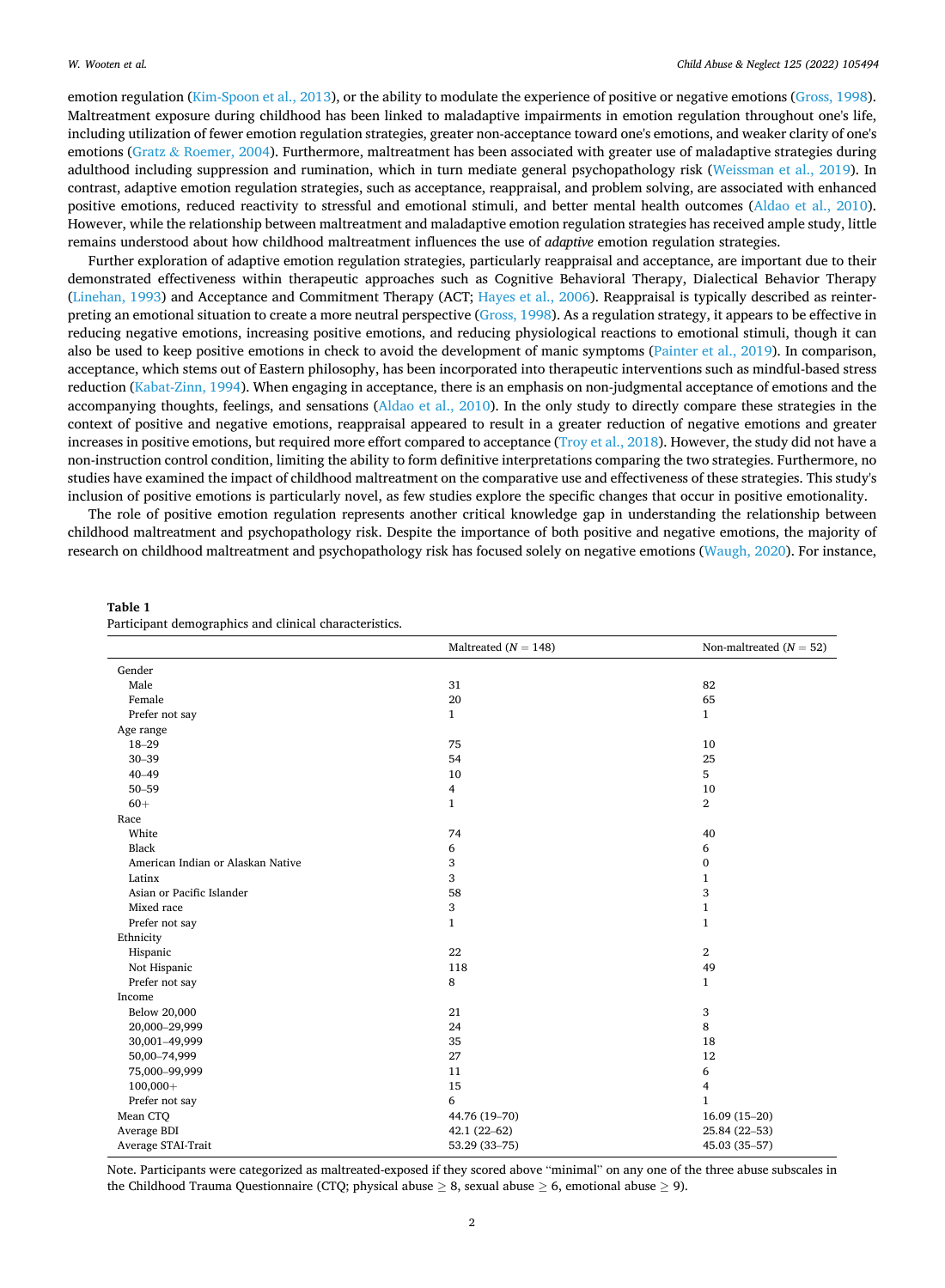<span id="page-2-0"></span>

## **Fig. 1.** Experimental task design.

During the emotion regulation task, participants were asked to engage in one of three strategies while observing a block of 16 mixed positive and negative images. Each strategy was implemented twice, for a total of 6 blocks. After each block, participants rated their level of arousal, how well they followed instructions, and perceived effectiveness of the strategy.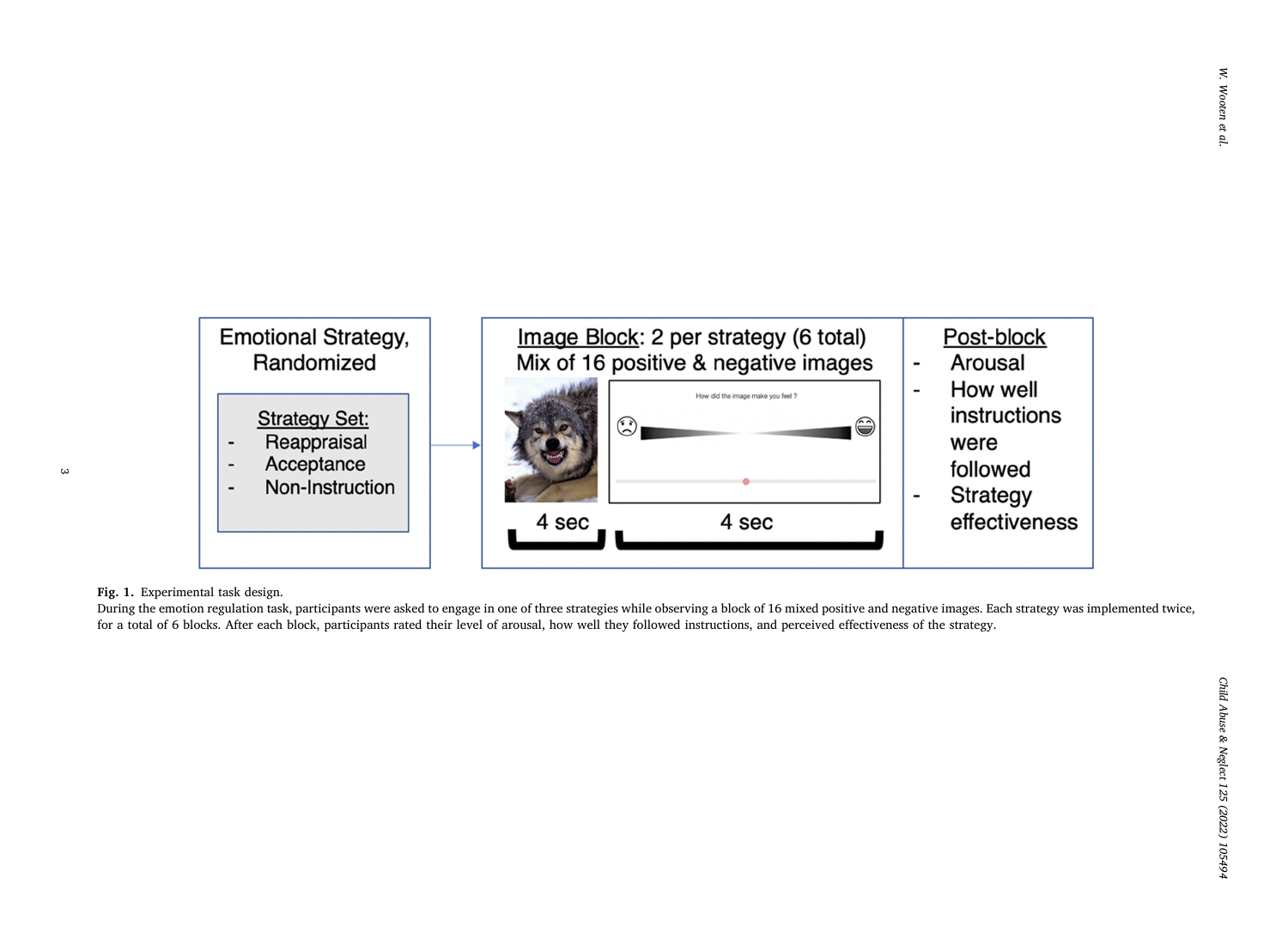<span id="page-3-0"></span>women who have experienced domestic violence exhibit greater rates of nonacceptance of positive emotions, greater impulsivity in response to emotions, and greater posttraumatic symptoms [\(Weiss et al., 2018](#page-11-0)). Furthermore, childhood maltreatment markedly increases risk for multiple disorders characterized by a limited ability to experience positive emotions including depression, anxiety, and posttraumatic stress disorder (PTSD). However, more work is needed to examine how early experiences of maltreatment can specifically influence both positive and negative emotion regulation. Here, examining the intersection of childhood maltreatment and positive emotions may lead to identifying novel therapeutic targets, potentially improving outcomes for victims of childhood maltreatment.

To date, no study has examined how experiences of childhood maltreatment affect the use of these key emotion regulation strategies, comparing acceptance and reappraisal, as well as its impact on both positive and negative emotion. In order to address these critical knowledge gaps, we conducted a study to explore the impact of childhood maltreatment on acceptance and reappraisal in adulthood, incorporating both positive and negative emotions along with a non-instruction comparison condition. We examined the effects of childhood maltreatment exposure (including neglect and abuse) on the effectiveness and perceived effort of these strategies. In conjunction with research indicating greater rates of emotional dysregulation following maltreatment and the broad impact of maltreatment on psychopathology risk, we hypothesized reappraisal would be more effective at modulating both positive and negative emotions, and that maltreatment experiences would be associated with greater intensity of emotional experience (compared to the non-instructed conditions).

## **2. Methods**

#### *2.1. Participant recruitment*

All data was collected from 207 participants in a cross-sectional design, who were recruited through Amazon's Mechanical Turk and using Qualtrics to administer the task online. Inclusion criteria for this study were 18 years of age or older, English language fluency, and residence in the United States. Data was collected online over the course of two days in November of 2019. All study procedures were approved by the University of Wisconsin-Madison Health Sciences Institutional Review Board.

### *2.2. Trauma and clinical measures*

Participant demographics are summarized in [Table 1.](#page-1-0) Participants provided information about maltreatment experiences during childhood using the *Childhood Trauma Questionnaire* (CTQ; [Bernstein et al., 2003](#page-10-0)). We used the standard cutoff scores on the CTQ subscales to determine if a participant has been exposed to a specific form of maltreatment: physical abuse if the subscale had a total of 8 or above, sexual abuse if the subscale had a total of 6 or above, and emotional abuse if the subscale had a score of 9 or above. The physical and sexual subscales were combined into a "CTQ Abuse" score. If a subject qualified for any of the three, they were classified as abuse-exposed. Neglect exposure was separately classified using the same procedure. CTQ cutoff scores for neglect subscales were determined using the following scores: emotional neglect if the subscale had a score of 10 or above, and physical neglect if the subscale had a total of 8 or above. If a subject qualified for either form of neglect, they were classified as neglect-exposed.

Finally, participants reported their level of awareness of bodily sensations, associated mental states, and bodily perceptions using the *Multidimensional Assessment of Interoceptive Awareness* ([Mehling et al., 2012](#page-10-0)), and their depression and anxiety severity using the *Beck Depression Inventory* (BDI; [Beck et al., 1996\)](#page-10-0), and *State-Trait Anxiety Inventory* (STAI; Marteau & [Bekker, 1992](#page-10-0)).

### *2.3. Emotional strategies task*

The task was a modified version of the paradigm described by [Dan-Glauser and Gross \(2015\)](#page-10-0). See [Fig. 1](#page-2-0) for visual representation of the task. Participants were provided in-depth details regarding how to implement each emotion regulation strategy and practiced each strategy prior to beginning the task. Instructions for acceptance strategies were adapted from [Ellard et al. \(2017\),](#page-10-0) the reappraisal strategies were adapted from [Goldin et al. \(2019\),](#page-10-0) and the no-instruction trial, was adapted from [Ellard et al. \(2017\)](#page-10-0). Specific language for each block of instructions is located in Supplemental materials.

In a pseudo-randomized design, images were presented in 6 blocks. At the start of each block, participants were instructed to engage in one of three emotion strategies: acceptance, reappraisal, or a non-instructed strategy. Block assignment of strategy instructions was pseudo-randomized, with participants randomly assigned an order in which to apply each strategy for the first three blocks, which was repeated in the last three blocks. This pseudo-randomization was implemented to improve generalizability and reduce bias should a static set of images be only associated with a single strategy. At the end of each block, participants were asked to rate their level of arousal using a 7-point *Self-Assessment Manikin* scale (Bradley & [Lang, 1994](#page-10-0)). Participants were also asked questions about how well they followed the instructions and how effective they through the strategy was for them using a 5-point Likert scale ranging from "Extremely well/effective" to "Not well/effective at all".

Within each block 16 unique images were selected across both negative and positive valences and presented randomly for 4 s each. Following each image, participants were asked to rate their emotional experience using a modified version of an *Affective Slider* [\(Betella](#page-10-0) & [Verschure, 2016](#page-10-0)), where they were asked "How did the image make you feel?" and responded on a continuous slider ranging from a frowning face to a smiling face. The slider translated to a continuous score ranging from a score of 0 (extremely negative) to 100 (extremely positive), with 50 representing a neutral rating. Participants were provided 5 s to rate each image. These ratings were primarily used as the outcome variables in analyses. Statistically, we designed the task to have 32 items per strategy, extending past the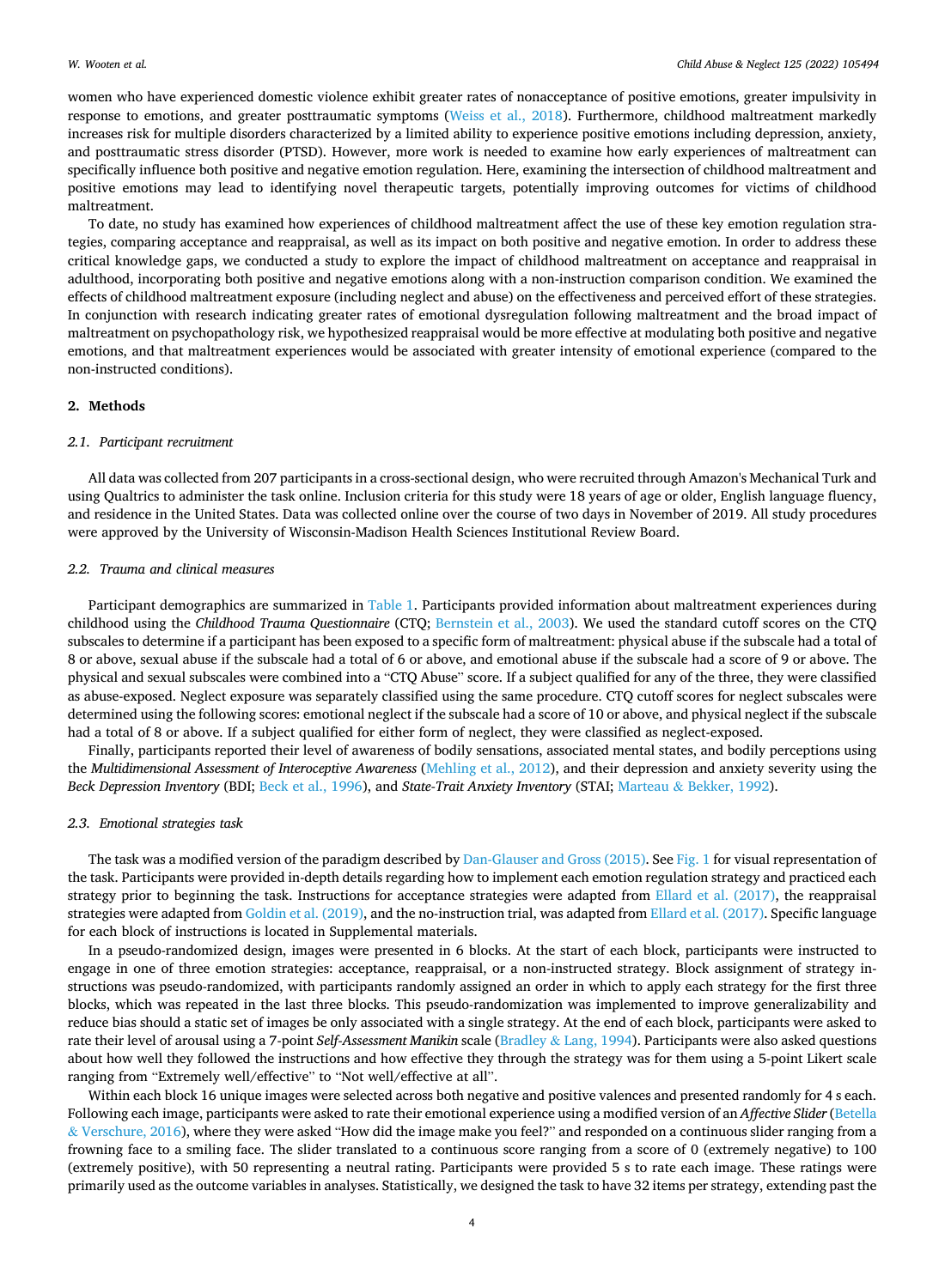20 minimum suggested by [Brauer and Curtin \(2018\)](#page-10-0). We also followed their recommendations by having at least 200 subjects, which provided between 60 and 70 subjects per strategy analyzed.

## *2.4. Emotional strategies task stimuli*

Images presented in the task were selected from the *Nencki Affective Picture System* (NAPS; [Marchewka et al., 2014\)](#page-10-0) due to the high image resolution and updated image content compared to the *International Affective Picture Set* (IAPS). The entire image set was renormed for valence and arousal in an American population using Mechanical Turk in a previously unpublished project, increasing applicability of arousal and valence for the present study. A list of all NAPS images, with block groupings, and re-normed valence and arousal ratings can be found in the supplement (Table S1).

## *2.5. Statistical analyses*

### *2.5.1. Image selection analyses*

While selecting images from the greater NAPS image set, we attempted to find distinct valence and similar arousal ratings using the re-normed data collected in a separate study using Mechanical Turk, and a series of analyses were run in R. One set of linear models were run including all selected images, predicting valence and arousal ratings based on the valence category (positive or negative) as determined by the norming process. To compare valence and arousal ratings between blocks, a second set of linear models were run examining the effect of block grouping on the normed rating values.

### *2.5.2. Primary statistical analyses*

*2.5.2.1. Task validation analyses.* All statistical analyses were completed in R (version 1.4.1717; [R Programming Team, 2018](#page-10-0)) using RStudio [\(RSTudio Team, 2012](#page-10-0)). Following data collection, 7 subjects missing 40% or more of the post-image ratings were omitted from analyses, leaving a total final sample of 200. As linear mixed effect modeling (LME) is fairly robust against missing data, no additional steps to rectify missing data were completed. A LME (v2.9.13; [Bates et al., 2015](#page-10-0)) was used to first validate the task's successful induction of positive and negative affect. To do so, we examined the interaction of regulation strategy and image valence on emotional ratings for each individual image rating. Age and sex, centered around 0, were included as covariates in each model based on the literature indicating age-related changes in emotional experiences [\(Isaacowitz et al., 2017](#page-10-0)). The model also included the by-subject effects for the interaction between strategy and valence. We did not include a random intercept or lower-order random effects in the model in order to help with model convergence, following suggestions by [Brauer and Curtin \(2018\)](#page-10-0), as the model would not converge correctly with the random intercept and lower-order random effects.

*2.5.2.2. Abuse exposure analyses.* Next, we examined the effect of childhood abuse on the use of strategies across valence. This model also allowed us to investigate the effect of abuse on emotional experience through the main effect of CTQ abuse used dichotomously. First, an LME was used to estimate the three-way interaction of regulation strategy, image valence, and abuse exposure. Here, abuse was dichotomously defined using the CTQ abuse cutoff scores described above, and all dichotomous variables were centered at 0. Age and sex were included as covariates, as well as the interaction of strategy and valence. A random intercept was included and random effects were restricted to just the interaction of strategy and valence to help with model convergence, following suggestions by [Brauer](#page-10-0) [and Curtin \(2018\)](#page-10-0).

To help decompose the effects further, we examined the effect of abuse exposure within each strategy, and the effect of strategy within abuse exposure, separately within each valence. This was accomplished by selecting trials of each strategy or abuse exposure individually, and running an LME predicting post-image rating from abuse exposure or strategy, controlling for age and sex, and including a by-subject intercept.

*2.5.2.3. Abuse severity analyses.* A second model then examined the effects of abuse severity, using the continuous CTQ abuse score. This model successfully converged with a random intercept and restricting the random effects to the interaction of strategy and valence.

*2.5.2.4. Neglect exposure and severity analyses.* Finally, an additional two models were run to separately estimate the impact of neglect, as measured by the CTQ. Similar to the models described above, one LME estimated the interaction using a dichotomous classification of neglect exposure, while the other used a continuous neglect severity score. To achieve model convergence, the random effect structures and covariates of the neglect severity was restricted to the random interaction of valence and instruction, while the neglect exposure mode included both a random intercept and random interaction of valence and instruction.

#### *2.5.3. Post-hoc analyses*

Within all significant effects involving abuse or neglect from the primary statistical analyses, we further examined whether there was a differential impact of specific forms of maltreatment. To do so, separate LME's were run to estimate the effect of dichotomous sexual abuse, physical abuse, emotional abuse, emotional neglect, and physical neglect exposure. Using the same model parameters described above, each LME included the three-way interaction of regulation strategy, valence condition, and maltreatment type, with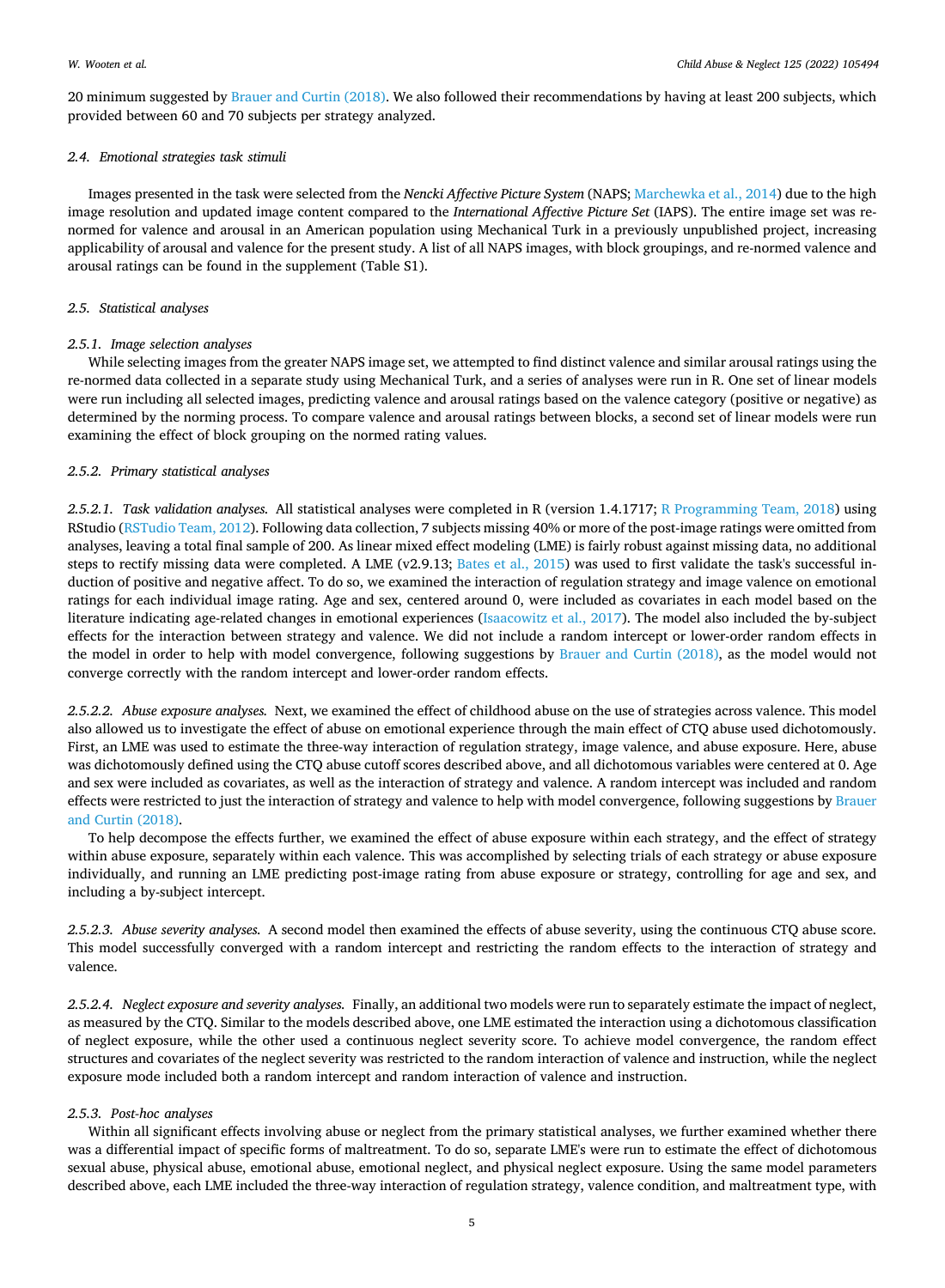<span id="page-5-0"></span>age and sex as covariates, and we included a random intercept and only the random effect of the interaction of image valence and emotion regulation strategy to simplify the model and improve model convergence, again following recommendations by [Brauer and](#page-10-0) [Curtin \(2018\).](#page-10-0) However, because the three specific forms of abuse were highly correlated (emotion and physical,  $r = 0.83$ ; emotion and sexual,  $r = 0.77$ , sexual and physical,  $r = 0.81$ ), we also included the other forms of abuse as covariates to determine if each form of abuse contributes uniquely.

*2.5.3.1. Supplemental analyses.* We also ran a series of analyses examining how maltreatment severity impacts the perceived strategy effectiveness, and separate analyses examining how depression and anxiety symptom severity relate to the post-image ratings. These are described in greater detail in the Supplemental materials section.

## **3. Results**

## *3.1. Participant statistics*

Out of the 207 subjects initially enrolled in the study, 200 remained after 7 were omitted from analyses due to missing data. Participants were primarily White (see [Table 1](#page-1-0)) and Non-Hispanic, though a considerable number of subjects identifying as Asian American or Pacific Islander also completed study activities. Subjects were fairly balanced across males and females, with 56% identifying as male. Most subjects reported being under 40 years of age.

## *3.2. Image selection analyses*

First, blocks were detected to be evenly balanced across both valence and arousal using data collected from a separate norming study (see [Methods\)](#page-3-0). Image block designation was not a significant predictor of either valence  $(F(5,90) = 0.009, p = 1)$  or arousal (*F*  $(5,90) = 0.16$ ,  $p = 0.98$ ). When separately examined within the positive and negative categories as determined by the normed ratings, there were again no significant effects of block for either positive or negative images across both arousal (negative, *F*(5,42) = 0.038, *p*  = 0.99; positive, *F*(5,42) = 1.3, *p* = 0.28) and valence (negative, *F*(5,42) = 0.34, *p* = 0.87; positive, *F*(5,42) = 0.3, *p* = 0.91).

As expected, when modeling valence category on valence and arousal ratings across all images and blocks, no significant differences in arousal were detected ( $F(1,94) = 1.092$ ,  $p = 0.299$ ). However, there was a significant main effect of valence ( $F(1,94) = 1027$ ,  $p$ *<* 0.001, partial eta = 0.92). This anticipated difference between positive and negative images confirmed previously-normed ratings, with positive images receiving higher ratings than negative images. Altogether, all subsequent analyses of valence differences across abuse and strategy were completed without concern of potential effects of arousal, so block order or designation was not included in



#### **Fig. 2.** Task validation.

The emotional strategies task successfully induced positive and negative affect across regulation instruction, as measured by post-image emotional ratings. Brackets indicate standard error.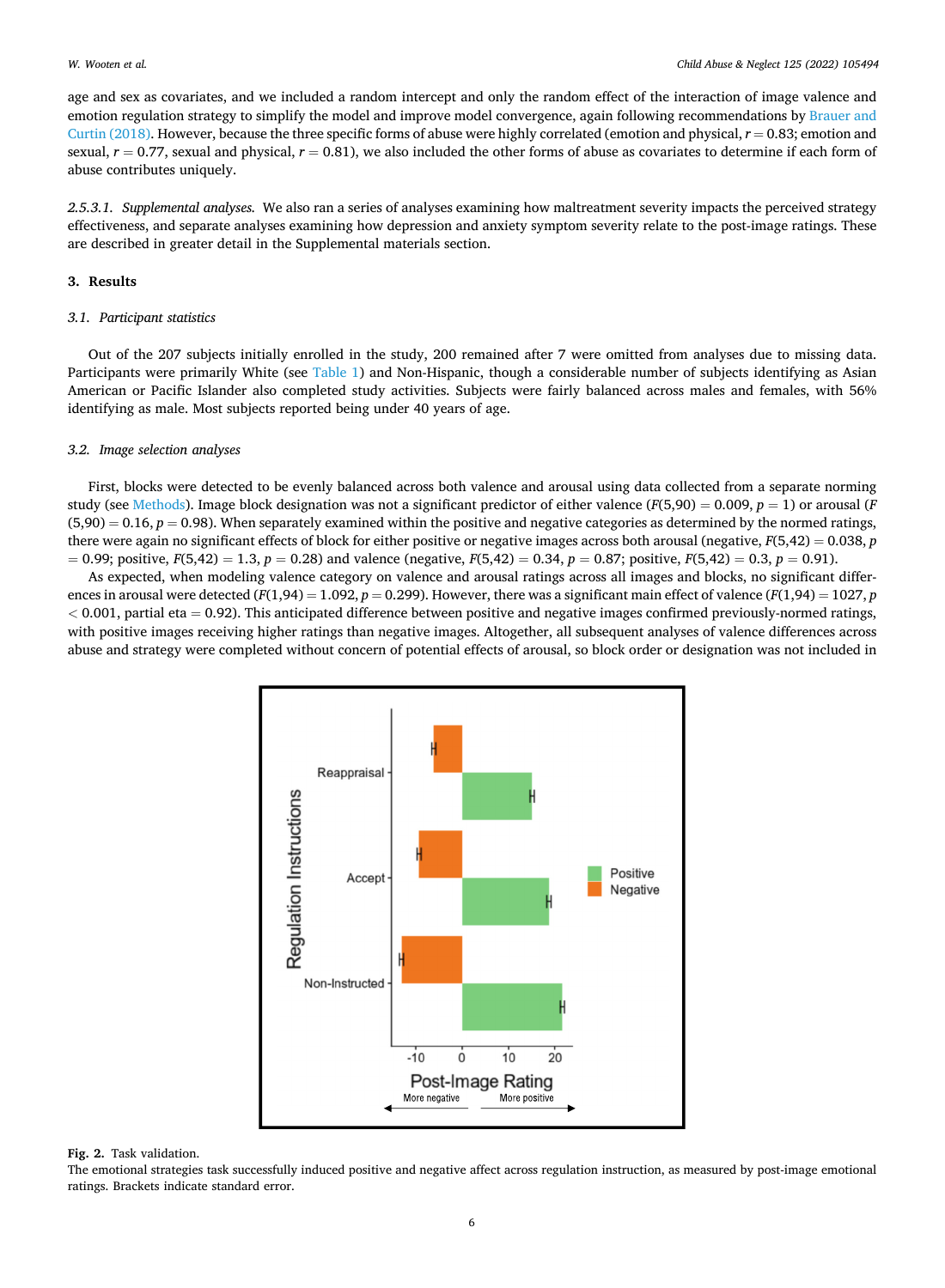<span id="page-6-0"></span>

**Fig. 3.** Maltreatment analyses.

 $\overline{a}$ 

Effects of maltreatment exposure (Panel A) and maltreatment severity (Panel B) on post-image ratings during negative and positive images. Brackets indicate standard error.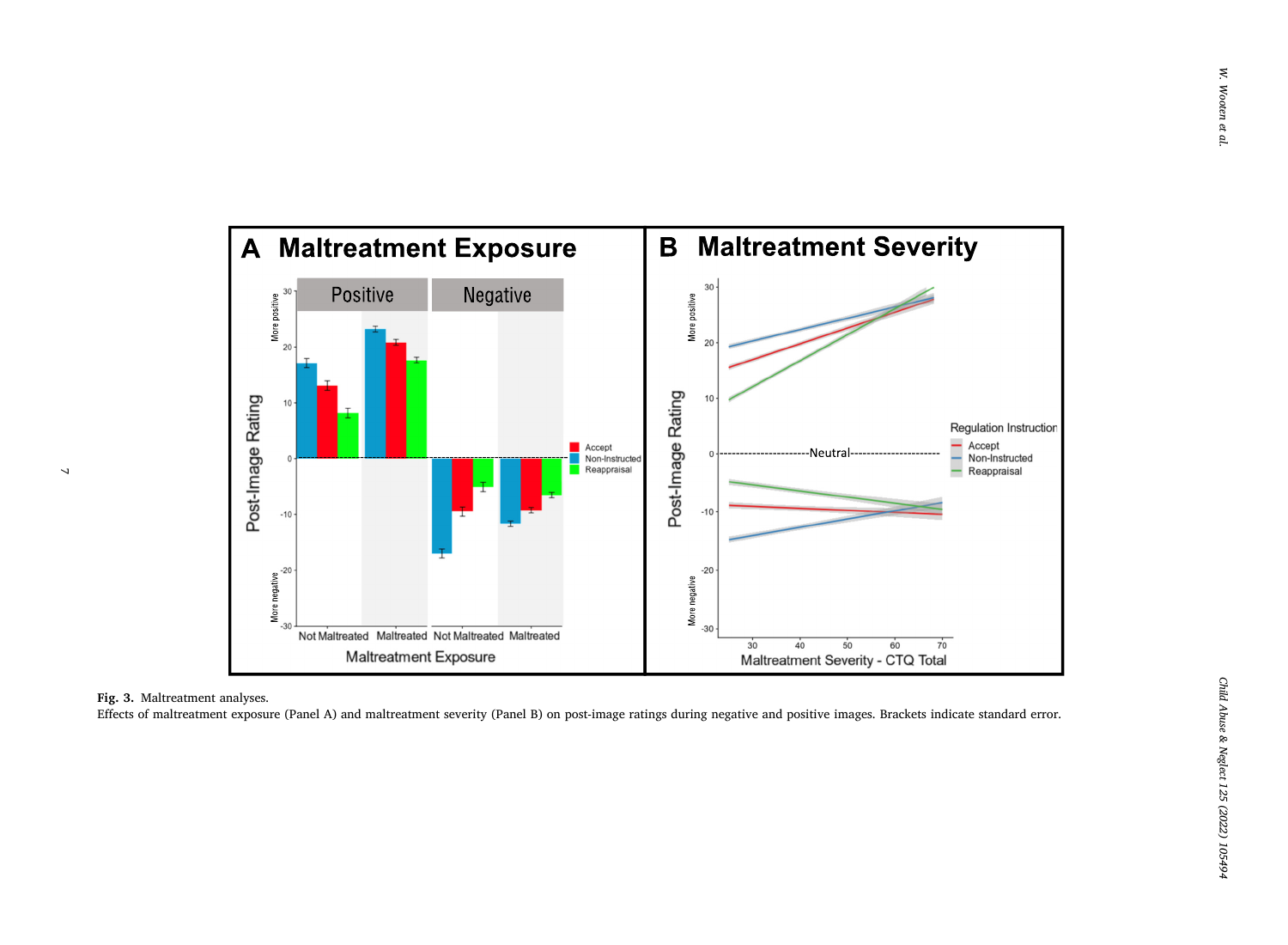future analyses.

## *3.3. Primary statistical analyses*

## *3.3.1. Task validation analyses*

When first examining the effectiveness of the task, we detected a significant interaction of valence and regulation strategy ([Fig. 2](#page-5-0); *F*  $(2,197.8) = 29.03, p < 0.001, r<sup>2</sup> = 0.47$ . Again, positive images received more extreme ratings than negative images across all trials. With respect to regulation strategy, as expected non-instruction trials had the most extreme ratings, reappraisal trials had the least extreme ratings, and acceptance trials had intermediate ratings. Results indicated that the interaction of acceptance and valence was significantly different than the interaction of both reappraisal trials with valence  $(F(5,204.5) = 16.99, p < 0.001)$  and the noninstruction and valence  $(F(5,204.1) = 31.51, p < 0.001)$ . Here, reappraisal downregulated emotional intensity more than acceptance, non-instruction trails were less impactful than acceptance, and ratings were more extreme for all positive emotions than negative emotions.

## *3.3.2. Abuse exposure analyses*

Next, we detected a significant interaction of abuse exposure, image valence, and emotion regulation strategy on emotional ratings, *F*(2,194.6) = 5.01, *p* < 0.01, *r*<sup>2</sup> = 0.48 (see [Fig. 3\)](#page-6-0). While we again found positive images rated higher and more extreme than negative images, within each valence there were significant interactions between abuse exposure and strategy (negative,  $F(2,197.21) = 11.47$ ,  $p < 0.001$ ; positive,  $F(2,196.82) = 11.57$ ,  $p < 0.001$ ). Within positive image trials, there was a significant effect of abuse exposure on emotional ratings for acceptance trials ( $F(1,192.55) = 16.44$ ,  $p < 0.001$ ), reappraisal trials ( $F(1,194.07) = 12.06$ ,  $p < 0.001$ ), and noninstruction trials ( $F(1,194.17) = 15.83$ ,  $p < 0.001$ ). Regardless of the strategy, those who experienced abuse rated positive images more extreme than those without an abuse history. Interestingly, when viewing negative images, there were no significant effects of abuse exposure on image rating within any of the strategies, while the effect of strategy remained similar to previous findings. However, in non-instructed trials of negative image, there was a trending difference between maltreated and non-maltreated individuals, *F*   $(1,194.13) = 3.1, p = 0.07972$ , where non-maltreated individuals showed more extreme ratings compared to their maltreated counterparts.

In addition, across positive valence trials, there was a significant effect of strategy for both maltreated  $(F(2,145.26) = 11.75, p <$ 0.001) and non-maltreated adults  $(F(2,49.99) = 15.05, p < 0.001)$ . The same was true for negative trials, with significant effects of strategy on post-image rating for abused  $(F(2,145.7) = 7.74, p < 0.001)$  and non-abused  $(F(2,49.99) = 30.23, p < 0.001$  individuals. These results indicate that similar strategy effects are present across emotional valence. Similar to the task validation findings, noninstruction trials had the most extreme ratings, acceptance had intermediate ratings, and reappraisal had the least extreme ratings. These support our hypothesis that acceptance will be less effective than reappraisal, and that those with a history of abuse exposure process positive images differently than non-maltreated individuals, but negative images are processed similarly regardless of abuse exposure. In addition, the emotion regulation strategy effects described above remained statistically significant regardless of abuse history or when the data were subset for valence (positive and abused,  $F(2,145.26) = 11.75$ ,  $p < 0.001$ ; positive and non-abused, F  $(2,49.99) = 15.05$ ,  $p < 0.001$ ; negative and abused,  $F(2,145.7) = 7.47$ ,  $p < 0.001$ ; negative and non-abused,  $F(2,49.99) = 30.23$ ,  $p <$ 0.001).

### *3.3.3. Abuse severity analyses*

We then examined the effect of childhood abuse *severity* across strategies and valence. We detected a significant three-way interaction of regulation strategy, image valence, and abuse severity,  $F(2,194.6) = 15.93$ ,  $p < 0.001$ ,  $r^2 = 0.48$  ([Fig. 3\)](#page-6-0). Consistent with our previous findings, at lower levels of abuse the use of reappraisal strategies was associated with the least extreme emotional ratings, followed by acceptance strategies, and finally non-instruction trials were associated with the most extreme emotional ratings, across positive and negative images. At greater levels of abuse, any differences in emotional intensity based on strategy were no longer present.

## *3.3.4. Neglect exposure and severity analyses*

Finally, in models investigating childhood neglect, we did not detect any significant three-way interactions for either neglect severity  $(F(2,195.1) = 0.64$ ,  $p = 0.53$ ) or dichotomous experience  $(F(2,194.2) = 1.01$ ,  $p = 0.37$ ). Therefore, all subsequent analyses of strategy effectiveness and sensitivity were examined solely using abuse experience and severity.

#### *3.4. Post-hoc analyses*

Here, we examined whether dichotomous experience of different forms of childhood abuse in driving the three-way interactions between abuse severity, image valence, and emotion regulation strategy. Here, we see that dichotomous experience of both childhood sexual abuse (*F*(2,195.7) = 13.73, *p <* 0.001), physical abuse (*F*(2,195.2) = 12.89, *p <* 0.001), and emotional abuse (*F*(2,194.7) = 6.22,  $p < 0.01$ ) significantly predicted post-image ratings. When the models were run controlling for the other forms of abuse, we found the unique effect of sexual abuse  $(F(2,196.7) = 14.79, p < 0.001)$ , emotional abuse  $(F(2,196.9) = 7.81, p < 0.001)$ , and physical abuse (*F*  $(2,196.9) = 16.74, p < 0.001$  remained significant.

Supplemental analyses indicated that increasing symptom severity for depression and anxiety were associated with increased intensity of positive emotions and reduced intensity of negative emotions (see Fig. S1). In addition, as maltreatment severity increased,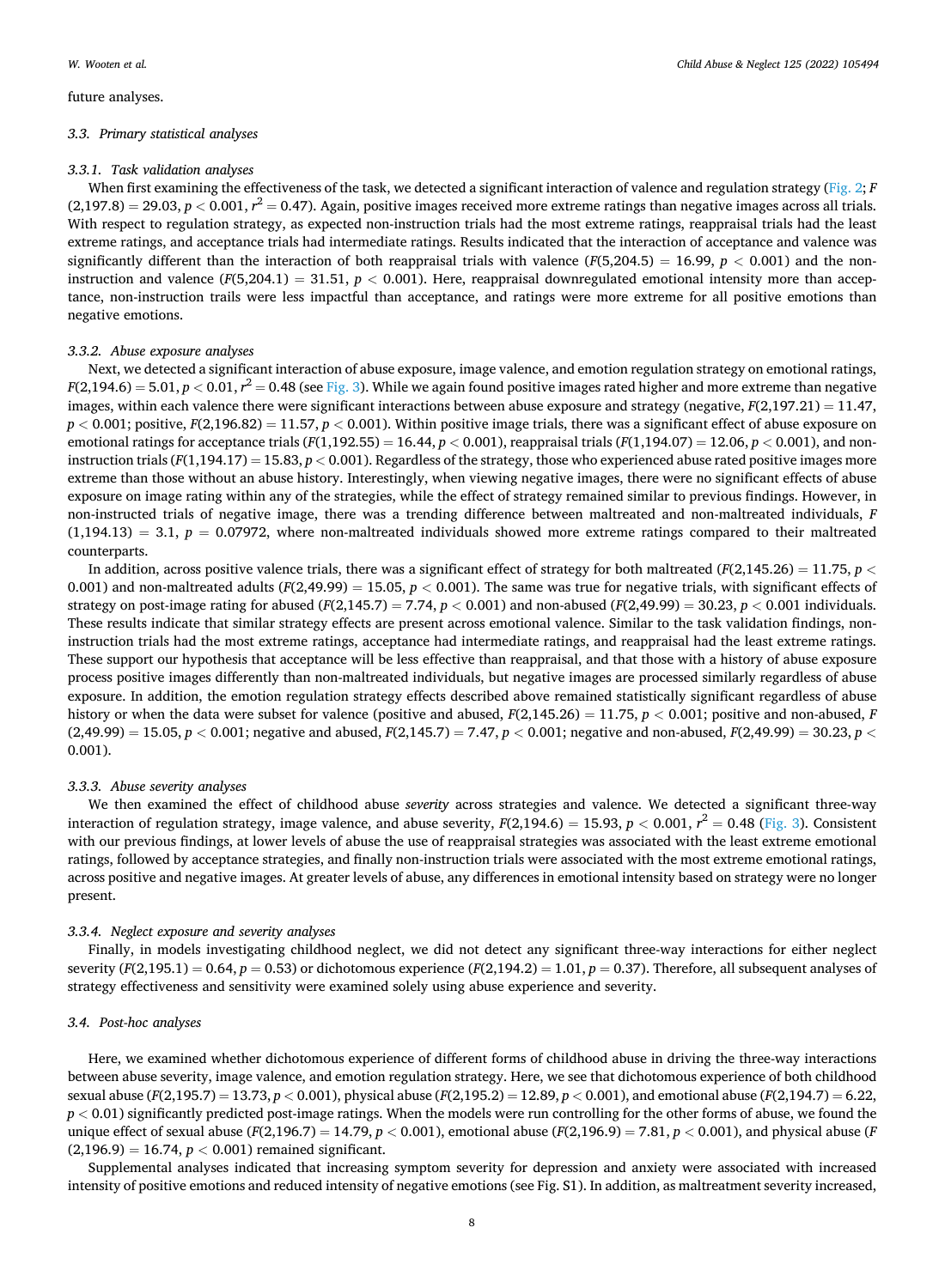perceived strategy effectiveness also appeared to increase. However, at lower levels non-instruction was perceived as more effective than acceptance and reappraisal, while the latter two strategies equally increased in effectiveness as maltreatment severity increased (see Fig. S2). See Supplemental materials for a more detailed summary of results.

## **4. Discussion**

In this study, we aimed to examine how a history of childhood maltreatment influences the experience of emotions and the use of specific emotion regulation strategies in a community sample of adults. We asked participants to view both positive and negative emotional images while practicing acceptance, reappraisal, or reacting without instruction, and to subsequently rate the strength of their emotions. We had two main hypotheses. We first predicted that reappraisal would be more effective at impacting emotions than acceptance, and also that abuse would be associated with more extreme ratings. We found full support for our first hypothesis, and partial support of our second hypothesis. To our knowledge, this is the first investigation of the distal effects of abuse on the use of specific adaptive emotion regulation strategies, while examining the effects in both positive and negative emotions.

When examining overall task and strategy effects, we found that reappraisal showed the greatest effectiveness in decreasing emotional intensity rating compared to acceptance and non-instruction. Notably, this effect was seen across positive and negative images, and appeared regardless maltreatment exposure, supporting our first hypothesis. When examining whether the valence of emotional images interacts with regulation strategy use, we found that each of the emotional strategies had similar impact on the intensity of emotions regardless of whether the image was positive or negative. These findings support previous research by [Boehme](#page-10-0) [et al. \(2019\), Goldin et al. \(2019\)](#page-10-0), and [Troy et al. \(2018\)](#page-11-0), where reappraisal was found to be more effective than acceptance in reducing the intensity of emotions. These findings also support the use of these strategies in managing not only negative emotions, but also reducing the intensity of positive emotions. This expands upon the current literature, as a majority of research focuses nearly exclusively on negative emotions. As proposed by [Waugh \(2020\)](#page-11-0), examining positive emotions is important because of the lack of understanding in their role of psychopathology and treatment of mental disorders. As such, the current study continues this idea and expands the potential use of these strategies in therapeutic interventions across disorders involving dysregulation of positive emotions.

When comparing acceptance and reappraisal, the increased effectiveness of reappraisal could reflect an overall difference in strategy effectiveness. On the other hand, the observed differences may also reflect how these strategies uniquely affect the phases of the emotional experience as described in [Gross' \(1998\)](#page-10-0) Process Model of emotion regulation. Building off of this model, [Wolgast et al.](#page-11-0) [\(2011\)](#page-11-0) proposed that while both reappraisal and acceptance exert some effect in the early stages of the emotional experience, acceptance may also play a role in response-focused elements of the emotional experience, also known as the emotion regulation process. By exerting less influence on the immediate and early emotion regulation processes of situation selection and situation modification (i.e., influencing emotions less than reappraisal), acceptance allows the user to non-judgmentally experience more of the emotion and therefore allowing them to experience the early aspects with less substantial distress. Then, by also influencing the later phases of emotion regulation via response modulation, it continues to keep the emotion at a manageable level, and may prevent subsequent extreme distress. This ability to act on multiple parts of the emotion regulation process across positive and negative emotions may make acceptance a strong fit for therapeutic interventions such as exposure therapy, response and prevention therapy, and narrative processing in trauma work. In comparison to reappraisal, which exerts its full impact on the initial aspect of the emotional experience process, acceptance exerts a more consistent, yet less intense, influence across the emotional experience process. This also falls in line with research that indicates that reappraisal requires more effort to implement, necessitating a large force of influence in a short period of time compared to a lower level of influence across time ([Troy et al., 2018](#page-11-0)). However, additional research is needed to confirm and explore this explanation in greater depth, as our paradigm is unable to look at how these strategies influence the emotional experience across time.

Next, when examining the impact of childhood abuse on emotion regulation, we found a three-way interaction among abuse *exposure*, strategy, and valence. Surprisingly, for negative images we found trending differences for non-instruction trials, but no differences between groups for acceptance or reappraisal. For non-instruction trials, we found that abused individuals rated negative images as less extreme than their non-abused counterparts. This interaction is particularly interesting, as it may indicate that abused individuals default to automatically regulating their negative emotions. Alternatively, these results could provide evidence that both groups were equally effective in utilizing the specific emotion regulation strategies as instructed. This finding builds off of previous research, which has suggested that following abuse some dysfunction in emotion regulation of positive and negative emotions should occur ([Berfield et al., 2021](#page-10-0); Gratz & [Roemer, 2004](#page-10-0)). One possible explanation for these findings could be the specific strategies included. In the present study, only adaptive strategies were investigated. Notably, prior work suggests increased use of maladaptive strategies following maltreatment ([Weissman et al., 2019\)](#page-11-0). However, it is possible that the adaptive strategies tested are less impacted by exposure to maltreatment alone when compared to maladaptive strategies such as rumination or suppression. Future studies would benefit from comparisons between alternative strategies across the adaptive and maladaptive spectrum, and could examine these effects in populations with more severe psychopathology.

Positive emotions, on the other hand, appeared to be processed differently for those with childhood abuse exposure compared to those who did not. Surprisingly, abused subjects rated positive images as more extreme than their non-abused counterparts irrespective of regulation strategy. One potential explanation for the overall difference in positive emotions comes from the known cognitive changes that occur following trauma and maltreatment such as abuse. Following maltreatment, individuals often develop biases toward recalling negative events ([Vrijsen et al., 2017](#page-11-0)), and may even develop a negative cognitive bias toward their environment. Difficulty experiencing positive affect is characteristic of both major depressive disorder and PTSD, which are found in higher rates in trauma-exposed populations. This predisposition toward negative emotions and cognitions, coupled with the innate regulation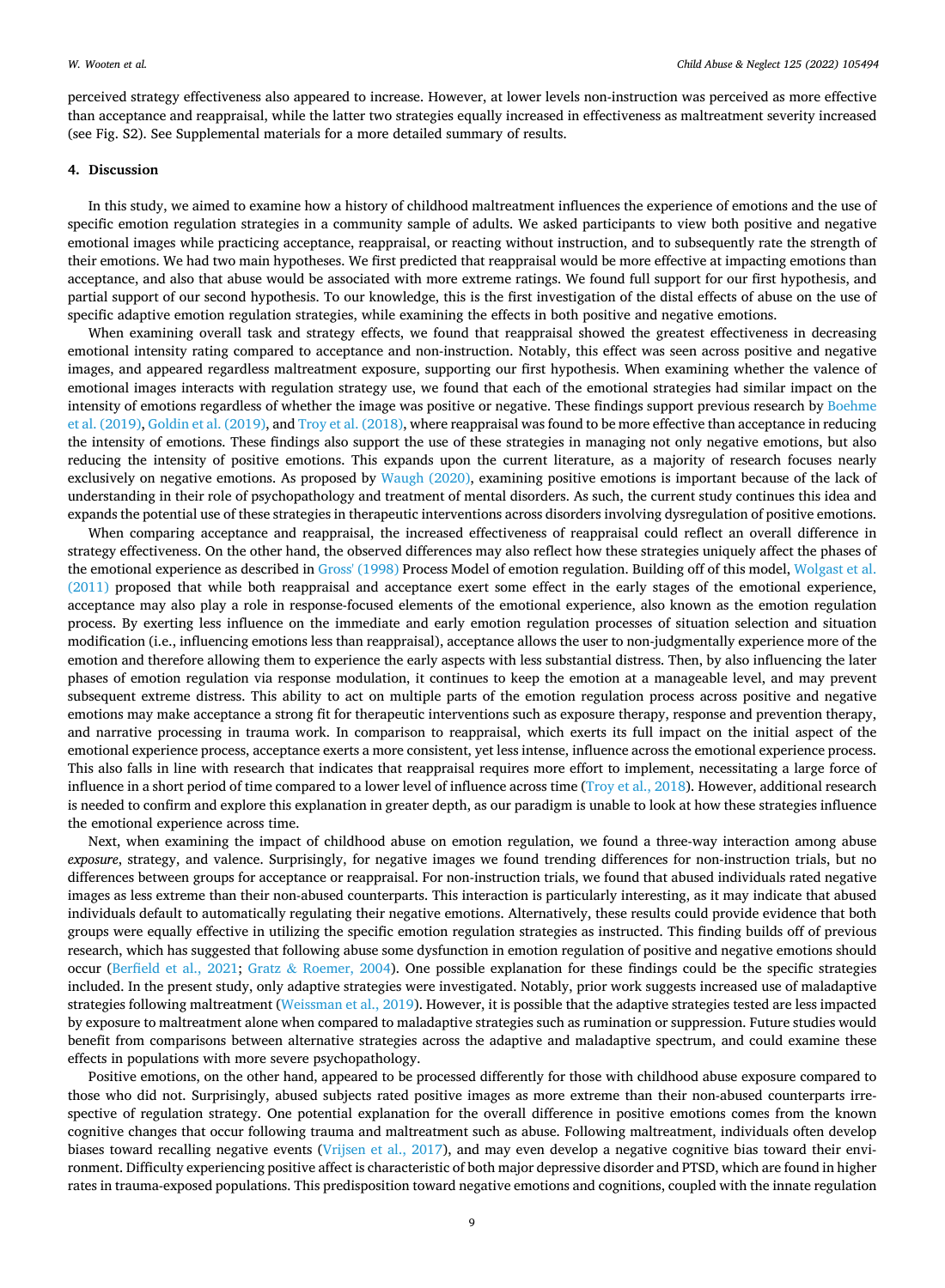of negative emotions seen in this study, may leave some subjects unprepared or unpracticed to regulate their positive emotions, causing them to be experienced physiologically at more extreme levels. Future research should continue to explore the role that positive emotions play, and should examine the use of these strategies toward different emotional goals, such as increasing positive mood.

Examination of the *severity* of abuse provided additional nuanced information to the exposure findings above. Here, we found that at higher levels of abuse severity, the impact of strategies appears to converge, where strategies become equally impactful. However, we see different patterns within each valence. When the strategies are applied toward positive emotions, at higher levels of abuse we see a gradual increase in emotional intensity, which is consistent with the greater emotional experience observed in positive emotions across abuse-exposed participants. In comparison, when applied toward negative images, emotion intensity across strategies appeared to merge toward equal effectiveness, but rather than increasing in intensity they regressed toward the mean. This resulted in noninstruction trials becoming less effective and reappraisal strategies becoming more effective for negative images as abuse severity increased. Interestingly, acceptance was similarly effective when regulating negative images across the range of abuse severity. This finding provides evidence that acceptance may be more robust to negative valences in cases of abuse compared to other strategies and may also support the proposal by [Wolgast et al. \(2011\).](#page-11-0) Here, if acceptance does influence emotions throughout the entire emotional process, it may prove more applicable to address the dysfunctions in emotion regulation that often accompany maltreatment and abuse (Gratz & [Roemer, 2004](#page-10-0)). This could prove beneficial in treatment, as the lower impact of acceptance at lower maltreatment and abuse severity could prove useful for interventions such as exposure therapies, while still proving effective to help alleviate distress at higher levels of severity. Together, these results also provide partial support our second hypothesis that acceptance will be less effective than reappraisal, but only at lower levels of abuse severity.

In the future, research should further examine the relationship between differences in the use of these emotion regulation strategies and symptoms, as recent research has supported links between dysregulation between negative and positive emotions and posttraumatic symptoms ([Simpson et al., 2021](#page-11-0)). Our supplemental findings indicate that while anxiety and depressive symptoms interact with image valences in unique ways, controlling for their unique effects did not influence the primary interactions. We found the interaction between abuse exposure, valence, and strategy effectiveness persisted even after controlling for the effects of depression and anxiety severity, which indicates that abuse has some unique influence on the experience and regulation of emotions, particularly positive emotions, in which emotions become more positive or extreme as severity increases.

A caveat of these findings is that PTSD symptoms, which were not measured in the current study, could exert unique influence beyond anxiety or depressive symptoms. One study that examined the use of these strategies on post-traumatic symptoms was [Lee et al.](#page-10-0) [\(2015\).](#page-10-0) They used factor analysis to examine how several emotion regulation strategies relate to a variety of PSTD symptom clusters. They found suppression and experiential avoidance were significantly associated with symptom clusters. They also found a significant positive association between acceptance and reexperiencing symptoms. While [Lee et al.'s \(2015\)](#page-10-0) findings provide some conflicting results, they utilized self-report measures which may not have reflected the most accurate measure of acceptance. Further examination of research in this direction would benefit from the use of experiential and self-report measures.

Further exploration of these symptom relationships, particularly PTSD symptoms, in future research could substantially increase the clinical utility of these findings and their ability to inform treatment. In addition, future research would benefit by examining the effects of maltreatment exposure and severity, and its interaction with emotion regulation strategies such as acceptance proximal to maltreatment exposure. The present findings also indicate the pursuing research in positive emotions may prove beneficial, as positive emotions have a unique relationship with abuse. Because a majority of youth will experience maltreatment before 18 years of age [\(Lewis et al., 2019](#page-10-0)), examining these effects in closer proximity to the exposure may help identify earlier areas of intervention help to reduce or even prevent many of the lifelong effects of maltreatment.

While this study provides novel information about the relationship of childhood abuse to emotion regulation, it does have limitations. Due to task design, we are unable to determine if any of the results reported were due to overall emotional arousal during the task, as arousal ratings were captured only at the block level. However, we were able to determine that the blocks were not statistically different in ratings of arousal, which minimizes the probability that emotional arousal may be a potential confound. Finally, we are unable to determine what subjects were doing during the non-instruction trials as they were simply asked to do whatever felt most natural to them in the moment. This allowed subjects to potentially downregulate their emotions, suppress them, accept them, use reappraisal, or not use any form of regulation. Without knowledge of what subjects did during the non-instruction trials, the ability to interpret differences or non-differences among strategies is limited. A final limitation of the study is the method of recruitment through Amazon's Mechanical Turk. There are some concerns about the generalizability and difficulty representing the broader U.S. population [\(Buhrmester et al., 2018\)](#page-10-0), however we opted to avoid heavily pre-screening our population to make it more inclusive in the hopes of a more generalizable sample. However, our sample demographics indicate this may not necessarily be the case. Our sample also consists of generally healthy individuals, which may influence these findings, and may differ if replicated in a more clinical sample. Examining these effects in a more clinical and trauma-exposed population would build upon many of the future directions and proposed mechanisms introduced in this paper.

Despite these limitations, this study provides important insights into the complex way that acceptance and reappraisal interact with positive and negative emotions and abuse history. The findings suggest that adults who experienced abuse experience positive images more intensely, and with increasing abuse severity they are equally effective at different emotion regulation strategies. In addition, it appears that acceptance is more robust to abuse severity, which may augur a broader utility of acceptance-based approaches in the treatment of abuse individuals.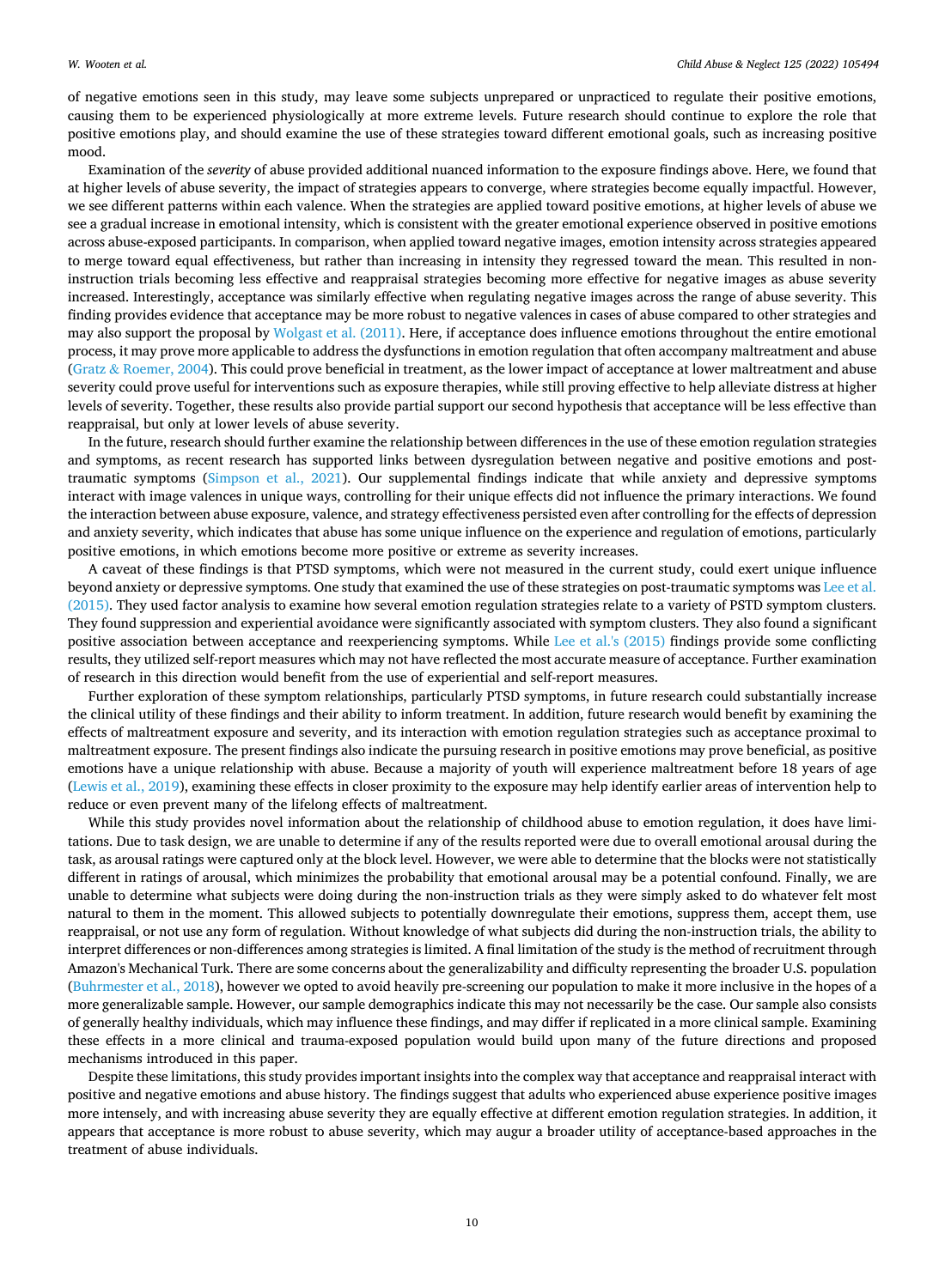#### <span id="page-10-0"></span>**Funding**

Support for RJH was provided by the National Institute of Mental Health (R01MH115910, R01MH117141, R01MH124076). Support for GCG was provided by the National Institute of Mental Health Diversity Supplement (MSN217744).

## **Declaration of competing interest**

All listed authors have approved the manuscript for submission and report no conflicts of interest.

## **Appendix A. Supplementary data**

Supplementary data to this article can be found online at [https://doi.org/10.1016/j.chiabu.2022.105494.](https://doi.org/10.1016/j.chiabu.2022.105494)

### **References**

- Aldao, A., Nolen-Hoeksema, S., & Schweizer, S. (2010). Emotion-regulation strategies across psychopathology: A meta-analytic review. *Clinical Psychology Review, 30*  (2), 217–237. <https://doi.org/10.1016/j.cpr.2009.11.004>
- Bates, D., Machler, M., Bolker, B., & Walker, S. (2015). Fitting linear mixed-effects models using lme4. *Journal of Statistical Software, 67*, 1–48. [https://doi.org/10.](https://doi.org/10.18637/jss.v067.i01) [18637/jss.v067.i01.](https://doi.org/10.18637/jss.v067.i01)
- [Beck, A. T., Steer, R. A., & Brown, G. K. \(1996\).](http://refhub.elsevier.com/S0145-2134(22)00013-8/rf202201140735337097) *Manual for Beck Depression Inventory-II*. Psychological Corporation.
- Berfield, J. B., Goncharenko, S., Forkus, S. R., Contractor, A. A., & Weiss, N. H. (2021). The differential relation of trauma types with negative and positive emotion dysregulation. *Anxiety, Stress, & Coping*, 1–15. <https://doi.org/10.1080/10615806.2021.1964072>
- Bernstein, D. P., Stein, J. A., Newcomb, M. D., Walker, E., Pogge, D., Ahluvalia, T., Stokes, J., Handelsman, L., Medrano, M., Desmond, D., & Zule, W. (2003). Development and validation of a brief screening version of the childhood trauma questionnaire. *Child Abuse & Neglect, 27*(2), 169–190. [https://doi.org/10.1016/](https://doi.org/10.1016/S0145-2134(02)00541-0) [S0145-2134\(02\)00541-0](https://doi.org/10.1016/S0145-2134(02)00541-0)
- Betella, A., & Verschure, P. F. M. J. (2016). The affective slider: A digital self-assessment scale for the measurement of human emotions. *PLoS ONE, 11*(2). [https://doi.](https://doi.org/10.1371/journal.pone.0148037) [org/10.1371/journal.pone.0148037](https://doi.org/10.1371/journal.pone.0148037)
- Boehme, S., Biehl, S. C., & Mühlberger, A. (2019). Effects of differential strategies of emotion regulation. *Brain Sciences, 9*(9). [https://doi.org/10.3390/](https://doi.org/10.3390/brainsci9090225) [brainsci9090225](https://doi.org/10.3390/brainsci9090225)
- Bradley, M. M., & Lang, P. J. (1994). Measuring emotion: The self-assessment manikin and the semantic differential. *Journal of Behavior Therapy and Experimental Psychiatry, 25*(1), 49–59. [https://doi.org/10.1016/0005-7916\(94\)90063-9](https://doi.org/10.1016/0005-7916(94)90063-9)
- Brauer, M., & Curtin, J. J. (2018). Linear mixed-effects models and the analysis of nonindependent data: A unified framework to analyze categorical and continuous independent variables that vary within-subjects and/or within-items. *Psychological Methods, 23*(3), 389–411. <https://doi.org/10.1037/met0000159>
- Buhrmester, M. D., Talaifar, S., & Gosling, S. D. (2018). An evaluation of Amazon's mechanical turk, its rapid rise, and its effective use. *Perspectives on Psychological Science, 13*(2), 149–154.<https://doi.org/10.1177/1745691617706516>
- Dan-Glauser, E. S., & Gross, J. J. (2015). The temporal dynamics of emotional acceptance: Experience, expression, and physiology. *Biological Psychology, 108*, 1–12. <https://doi.org/10.1016/j.biopsycho.2015.03.005>
- Ellard, K. K., Barlow, D. H., Whitfield-Gabrieli, S., Gabrieli, J. D. E., & Deckersbach, T. (2017). Neural correlates of emotion acceptance vs worry or suppression in generalized anxiety disorder. *Social Cognitive and Affective Neuroscience, 12*(6), 1009–1021. <https://doi.org/10.1093/scan/nsx025>
- Goldin, P. R., Moodie, C. A., & Gross, J. J. (2019). Acceptance versus reappraisal: Behavioral, autonomic, and neural effects. *Cognitive, Affective, & Behavioral Neuroscience.*.<https://doi.org/10.3758/s13415-019-00690-7>
- [Gratz, K. L., & Roemer, L. \(2004\). Multidimensional assessment of emotion regulation and dysregulation: Development, factor structure, and initial validation of the](http://refhub.elsevier.com/S0145-2134(22)00013-8/rf202201140735398371) difficulties in emotion regulation scale. *[Journal of Psychopathology and Behavioral Assessment, 26](http://refhub.elsevier.com/S0145-2134(22)00013-8/rf202201140735398371)*, 41–54.
- Green, J. G., McLaughlin, K. A., Berglund, P. A., Gruber, M. J., Sampson, N. A., Zaslavsky, A. M., & Kessler, R. C. (2010). Childhood adversities and adult psychiatric disorders in the national comorbidity survey replication I: Associations with first onset of DSM-IV disorders. *Archives of General Psychiatry, 67*(2), 113–123. <https://doi.org/10.1001/archgenpsychiatry.2009.186>
- [Gross, J. J. \(1998\). The emerging field of emotion regulation: An integrative review.](http://refhub.elsevier.com/S0145-2134(22)00013-8/rf202201140727215589) *Review of Generaly Psychology, 2*(3), 271–299.
- Hayes, S. C., Luoma, J. B., Bond, F. W., Masuda, A., & Lillis, J. (2006). Acceptance and commitment therapy: Model, processes and outcomes. *Behaviour Research and Therapy, 44*(1), 1–25. <https://doi.org/10.1016/j.brat.2005.06.006>
- Isaacowitz, D. M., Livingstone, K. M., & Castro, V. L. (2017). Aging and emotions: Experience, regulation, and perception. *Current Opinion in Psychology, 17*, 79–83. <https://doi.org/10.1016/j.copsyc.2017.06.013>
- Kabat-Zinn, J. (1994). *[Wherever You Go, There You Are: Mindfulness Meditation in Everyday Life](http://refhub.elsevier.com/S0145-2134(22)00013-8/rf202201140727329432)*. Hachette Books.
- Kim-Spoon, J., Cicchetti, D., & Rogosch, F. A. (2013). A longitudinal study of emotion regulation, emotion lability-negativity, and internalizing symptomatology in maltreated and nonmaltreated children. *Child Development, 84*(2), 512–527. <https://doi.org/10.1111/j.1467-8624.2012.01857.x>
- Lee, D. J., Witte, T. K., Weathers, F. W., & Davis, M. T. (2015). Emotion regulation strategy use and posttraumatic stress disorder: Associations between multiple strategies and specific symptom clusters. *Journal of Psychopathology and Behavioral Assessment, 37*(3), 533–544. <https://doi.org/10.1007/s10862-014-9477-3>
- Lewis, S. J., Arseneault, L., Caspi, A., Fisher, H. L., Matthews, T., Moffitt, T. E., Odgers, C. L., Stahl, D., Teng, J. Y., & Danese, A. (2019). The epidemiology of trauma and post-traumatic stress disorder in a representative cohort of young people in England and Wales. *The Lancet Psychiatry, 6*(3), 247–256. [https://doi.org/](https://doi.org/10.1016/S2215-0366(19)30031-8) [10.1016/S2215-0366\(19\)30031-8](https://doi.org/10.1016/S2215-0366(19)30031-8)

Linehan, M. M. (1993). *[Cognitive behavioural treatment of borderline personality disorder](http://refhub.elsevier.com/S0145-2134(22)00013-8/rf202201140727382039)*. Guilford Press.

- Marchewka, A., Żurawski, Ł., Jednoróg, K., & Grabowska, A. (2014). The nencki affective picture system (NAPS): Introduction to a novel, standardized, wide-range, high-quality, realistic picture database. *Behavior Research Methods*, 46(2), 596-610. https://doi.org/10.3758/s13428-013-0379-
- Marteau, T. M., & Bekker, H. (1992). The development of a six-item short-form of the state scale of the Spielberger State—Trait Anxiety Inventory (STAI). *British Journal of Clinical Psychology, 31*(3), 301–306. <https://doi.org/10.1111/j.2044-8260.1992.tb00997.x>
- Mehling, W. E., Price, C., Daubenmier, J. J., Acree, M., Bartmess, E., & Stewart, A. (2012). The multidimensional assessment of interoceptive awareness (MAIA). *PLoS ONE, 7*(11). <https://doi.org/10.1371/journal.pone.0048230>
- Painter, J. M., Mote, J., Peckham, A. D., Lee, E. H., Campellone, T. R., Pearlstein, J. G., Morgan, S., Kring, A. M., Johnson, S. L., & Moskowitz, J. T. (2019). A positive emotion regulation intervention for bipolar I disorder: Treatment development and initial outcomes. *General Hospital Psychiatry, 61*, 96–103. [https://doi.org/](https://doi.org/10.1016/j.genhosppsych.2019.07.013)  [10.1016/j.genhosppsych.2019.07.013](https://doi.org/10.1016/j.genhosppsych.2019.07.013)

R Programming Team. (2018). *[R: A language and environment for statistical computing](http://refhub.elsevier.com/S0145-2134(22)00013-8/rf202201140728058739)*. R foundation for statistical computing. RSTudio Team. (2012). *[RStudio: Integrated development for R](http://refhub.elsevier.com/S0145-2134(22)00013-8/rf202201140728164685)*. RStudio Inc.